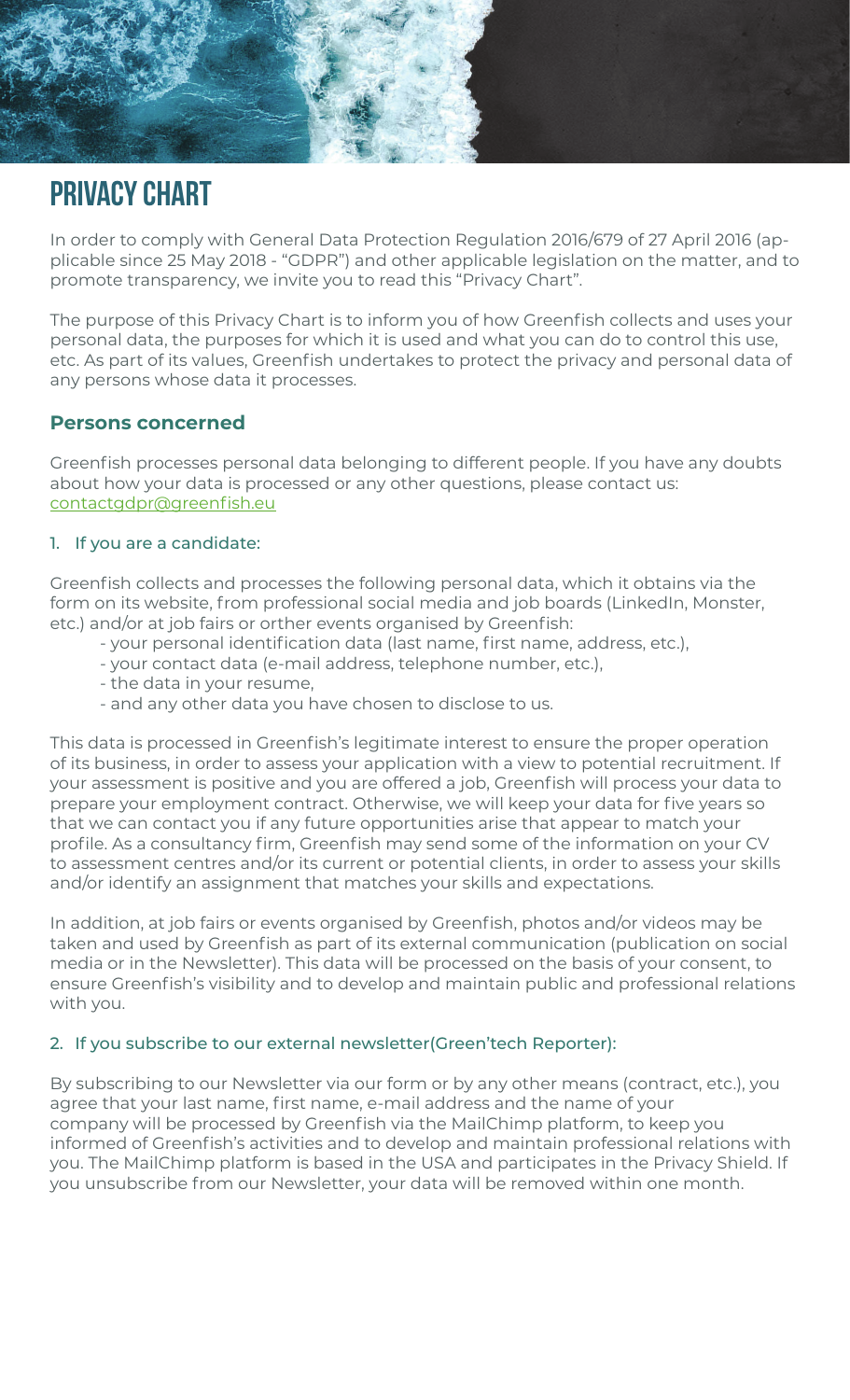#### 3. If you have taken part in or are involved in one of our events:

Based on your consent, Greenfish collects and processes the following personal data, which it obtains when you sign up via the online form and/or from professional contacts: your last name, first name, e-mail address, telephone number, current job and the name of your company.

This data may be used to invite you to future events. In addition, photos and/or videos may be taken at these events and used by Greenfish as part of its external communication (publication on social media or in the Newsletter). Greenfish processes this data so that it can organise its events properly, ensure its visibility and develop and maintain professional relations with you.

#### 4. If you work for one of our suppliers:

Greenfish collects and processes the following personal data, which it has obtained from the supplier itself, from prior professional contacts and/or via the supplier's website: your last name, first name, e-mail address, telephone number and the name of your company. This data will be processed as part of our supplier management, in Greenfish's legitimate interest to ensure the proper operation of its business.

#### 5. If you work for one of our clients or prospective clients:

Greenfish collects and processes the following personal data, which it obtains from the client itself, from prior professional contacts and/or from the client's website and/or from professional social media (LinkedIn, etc.): your last name, first name, e-mail address, telephone number, position or professional activity and the name of your company. This data will be processed as part of our client management, in Greenfish's legitimate interest, to ensure the proper operation of its business.

#### 6. In all cases:

Only the relevant departments in Greenfish and its IT service providers have access to your data. With the exception of the data required to send you the Newsletter (see above), your personal data will not be transferred outside the European Economic Area. Moreover, unless a different time limit is stated above, your data will be kept for as long as is necessary to complete the purpose of its processing.

## **Rights of the persons concerned**

In accordance with the terms and conditions of the GDPR, you have the right to:

- Obtain confirmation that your data has been processed and information on the processing performed;
- Correct any data that is inaccurate;
- Remove your data;
- Restrict the processing of your data;
- Exercise your right to data portability, which means the right to ask us to transfer your data either directly to you or to another processing manager;
- Remove your consent to processing (however, this will not affect the legality of the previous processing activities);
- Object to any use of your data for reasons relating to your specific situation;
- File a complaint with the **Supervisory Authority**.

To exercise your rights, you can contact us at the following e-mail address: contactgdpr@greenfish.eu

## **Cookies used on our website**

Our website uses "cookies". Cookies enable us to improve your browsing experience on our website. Please read the « Cookie Policy » on our website, which provides more information about this.